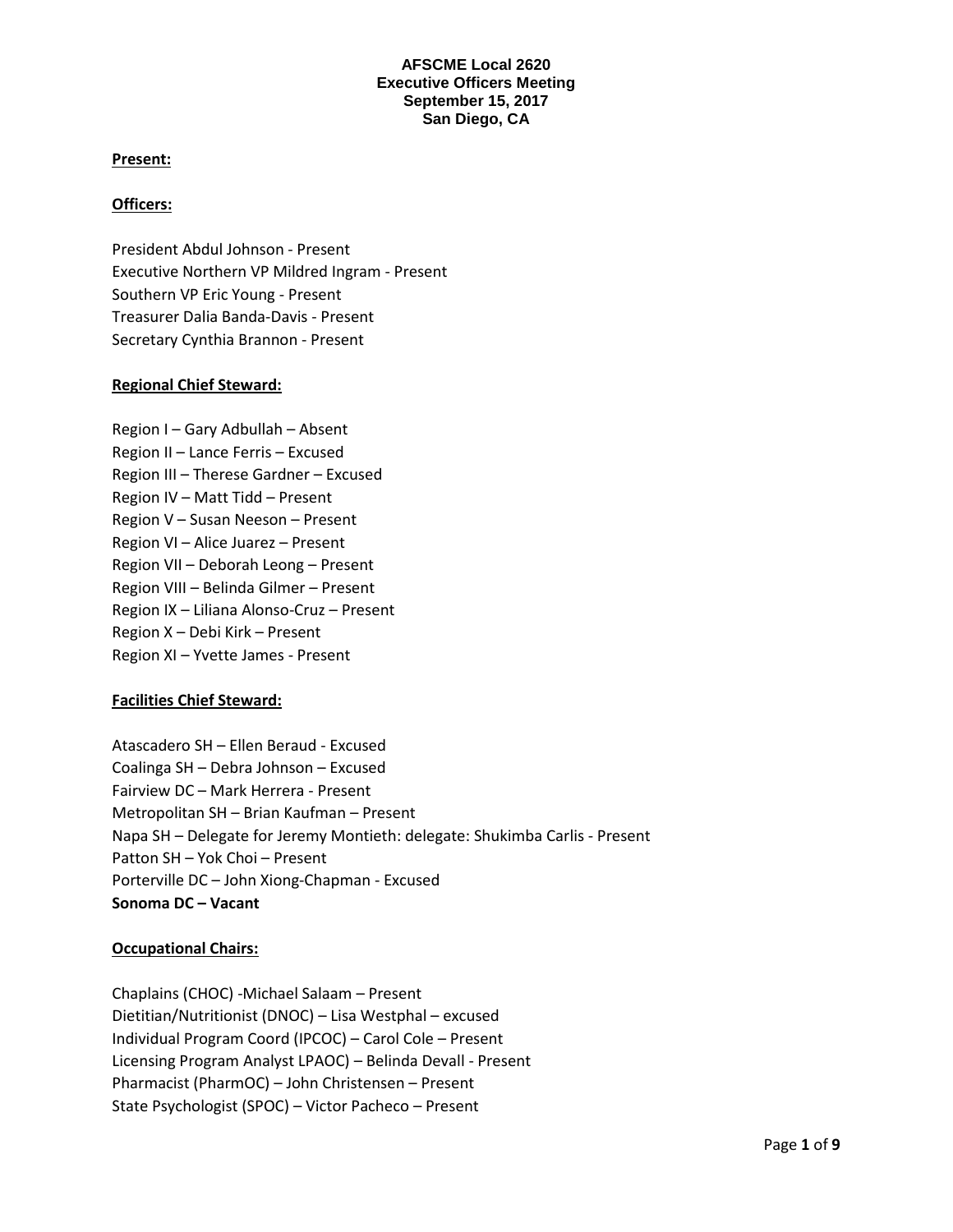Vocational Rehab (VROC) – Denise Dorsey – Present Rehab Therapist (RTOC) – Wanda Wullschleger – Present Social Worker (SWOC) – Blake Kerr – Present

# **Staff:**

Senior Business Agent – Cliff Tilllman – Present Administrative Operations Supervisor – Shirl Martinez – Present Executive Secretary – Teresa Munoz – Present Secretary – Lisa Trujillo Southern Business Agent – Al Austin – Present Southern Business Agent – Chad Johnson – Present Northern Business Agent – Bryan Evans – Present IT – Andy Neves

# **Guests:**

Dr. Jera Anderson Dr. Gena Clark-McKnight Dr. Feather Gaither Walter Blair Denise Nicks Hassan Juma

- I. Call to order/Roll Call/Quorum The meeting of Local 2620 was called to order by President Abdul Johnson at 10:00 am. Roll call of officers was taken by Recording Secretary Cynthia Brannon after two guest presentations.
- II. Advancement of Agenda to have the two presenters go first. They are listed under New Business.
	- a. Kami Cohen, auditor of Miller Kaplan Arse LLP provided proposal for Bookkeeping and Compilation Services.
		- i. Concerned that reimbursements are not being paid in a timely manner in the past. Miller Kaplan will have staff come to the office once a week to process the reimbursement checks.
		- ii. Audit department team is not involved with the bookkeeping team. They are separate departments. Therefore, there is not a conflict of interest.
	- b. Cumulus Media presenter Glynna Morgan, Senior Account Manager
		- i. Organizing campaign provided copy of campaign
		- ii. This will inform the public about how important our members' role is in the community.
- III. Review of Agenda
	- a. M/S/C #1 To approve today's agenda with corrections. Motion by Carol Cole, second by Michael Salaam. Voting results: 23 yes, 0 no, 0 abstain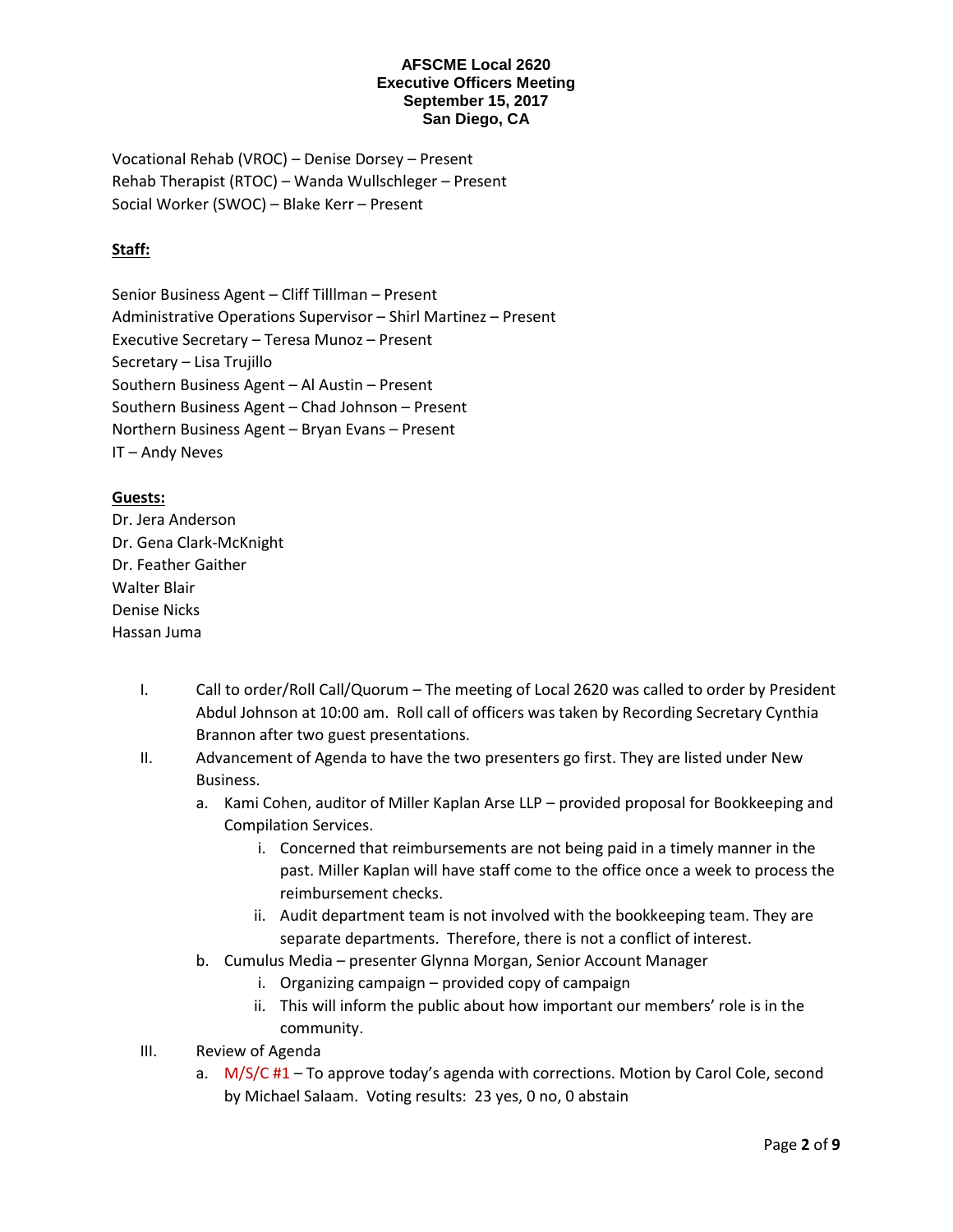- IV. Approval of Minutes
	- a.  $M/S/C H2 To$  approve the July EB meeting minutes with corrections. Motion by Brain Kaufman, Second by Belinda Devall. voting results: 22 yes, 1 no, 0 abstain
- V. Reading of Correspondence
- VI. Officers Report
	- a. President Abdul Johnson See report on shared drive
	- b. Executive Northern VP Mildred Ingram See report on shared drive
	- c. Southern VP Eric Young No report provided
	- d. Treasurer Dalia Banda-Davis See report on shared drive
		- i. Union Leave is our highest expense: Contract Negotiations, Meet and Confer
			- 1. We need to re-examine the way we are spending monies for Meet and Confer. Training is now conducted in the morning. Instead of four members, we now have three members on the Meet and Confer. Will use the fourth person if needed based upon the meet and confer issues and budget.
		- ii. For 2018, we need to review our strategic planning.
			- 1. For 2017, EB received a budget. How can the leaders develop their meeting with their members? Per President Abdul, we must be mindful of our spending. Reviewed Michael Seville's recommendations: Local 2620 Financial Crisis Action Plan – 2017.
				- a. Critical has been deemed to be for Meet and Confer, Hearings
				- b. This is only temporary. We need to end this year in the black.
				- c. Per Belinda Gilmer, EO should only be meeting for necessary items. Belinda Gilmer has requested copy of the EO Amex statements, supporting documentation, and all charges to be provided to the EB. Documentation should be included in the minutes. Officers should return to work and not be on Union Leave. Belinda Gilmer also requested that reimbursements be prompt.
					- i. In response, who would do all the work if the Treasurer was not on Union Leave? The EB was reminded that two positions were eliminated due to cost. Currently, two audits are taking place; before that, members requested documentation to be pulled and presented during their two appointments.
				- d. Yok Choi reminded EB that we can bring our issues to the EB, and we can discuss at the time. EB did vote on the issue of continuing the EO meeting every month. As a Board, we should not be pointing fingers and accusing others. The Board made the decisions.
				- e. Susan Neeson is concerned about eliminating Union Leave. Per Per President Abdul Johnson, we need to review the importance of meetings when denied by the EO.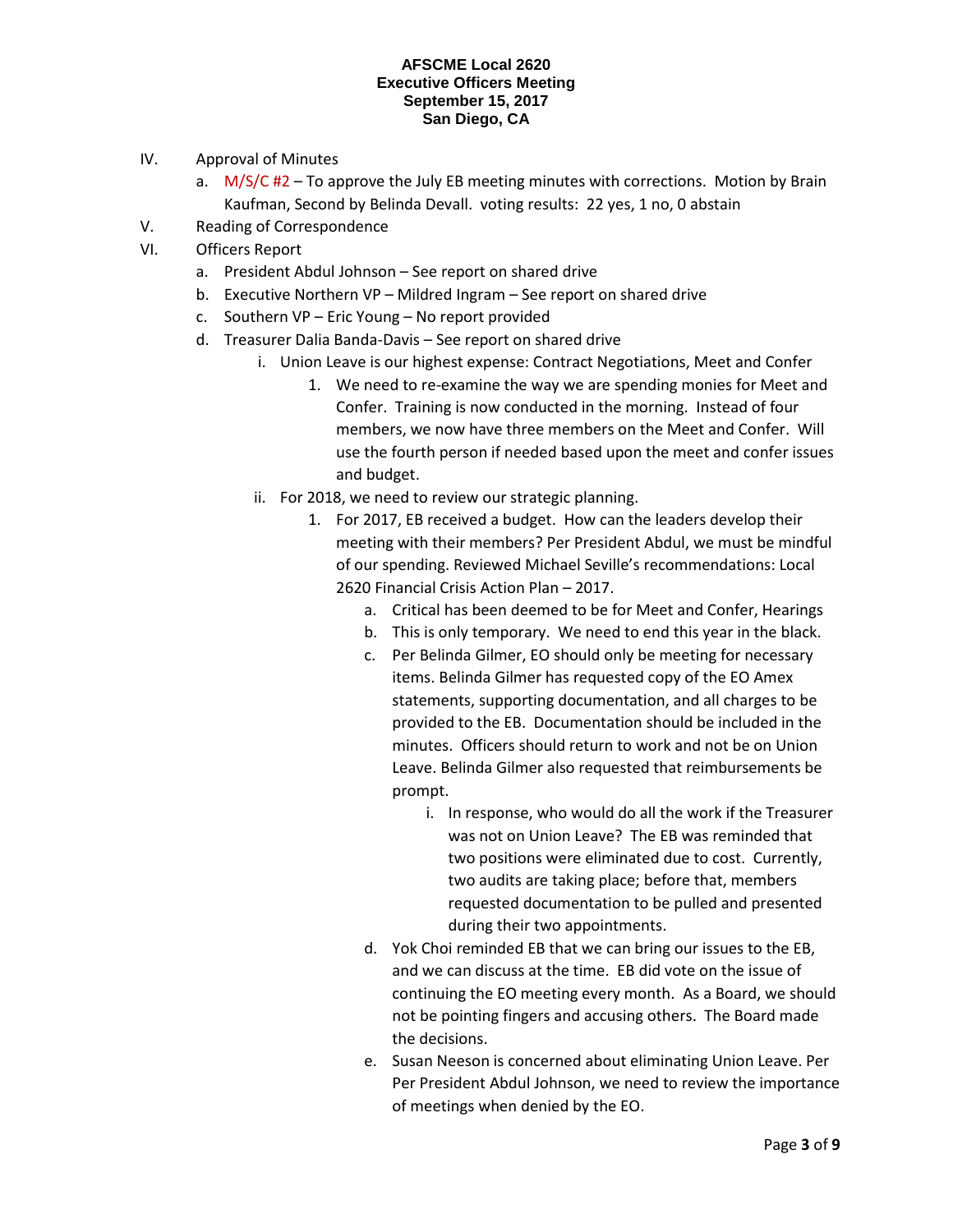- f. Carol Cole spoke about the creation of committees that were created when the new administration came on board. When will the committees be completed? Do we need to start having video EB meetings? President Johnson stated that Council 57 has the means to accomplish this. Per President Johnson, it is up to the EB to decide.
- g. Belinda Devall spoke on holding committee meetings. There are times that we need to have face-to-face meetings. Will there be an appeal? Per President Johnson, these are time sensitive issues.
- h. Guest, Denise Nicks, stated that she reviewed the documents at the Burbank office. Per Dalia, based upon the audit, the Amex statement will have the original receipts stapled to the statement.
- i. John Christensen inquired about the EB meetings. Per President Johnson, the EB meetings are considered critical.

LUNCH AT 12:00 PM RESUMED AT 1:00 PM

- j. Dr Gaither's presentation was conducted after lunch, and Treasurer's report resumed after Dr. Gaither.
- 2. M/S/C #3 Motion to adopt Local 2620 Financial Crisis Action Plan 2017 #1 recommendation to our local policy that effective immediately, one credit card to be managed by the Treasurer and Administrative Operations Supervisor, until December 31, 2017.. Motion by Brian Kaufman, second by Belinda Gilmer. voting results: 20 yes, 1 no, 1 abstain
- 3. We are in a financial crisis now.
- 4. M/S/C #4 Call to question motion to end the discussion on #3. Motion by Belinda Devall, second by Cynthia Brannon. voting results: 14 yes, 8 No, 0 abstain
- 5. M/S/C # 5 Motion to cancel steward training in October 2017. Motion by Cynthia, second by Eric Young. voting results: 14 yes, 9 no, 0 abstain
	- a. Continuously meet with our members. Let's cut spending on other places, and spend in other places. We can have a modified steward training at a facility. This will save money.
	- b. Leong stated that other Unions are using training through internet web training. Yok is against this due to members from her facility having issues. Our job is to save people's jobs. Devall is looking at creating short training videos online to meet the needs of the Local. She is working with Martin and Cliff now. Per Gilmer, we need to stop the bleeding of the finances.
- 6. M/S/C #6 Effective immediately, eliminate all Union Leave except for critical (i.e. President, Treasurer, SPB, hearings, Meet & Confer etc.) till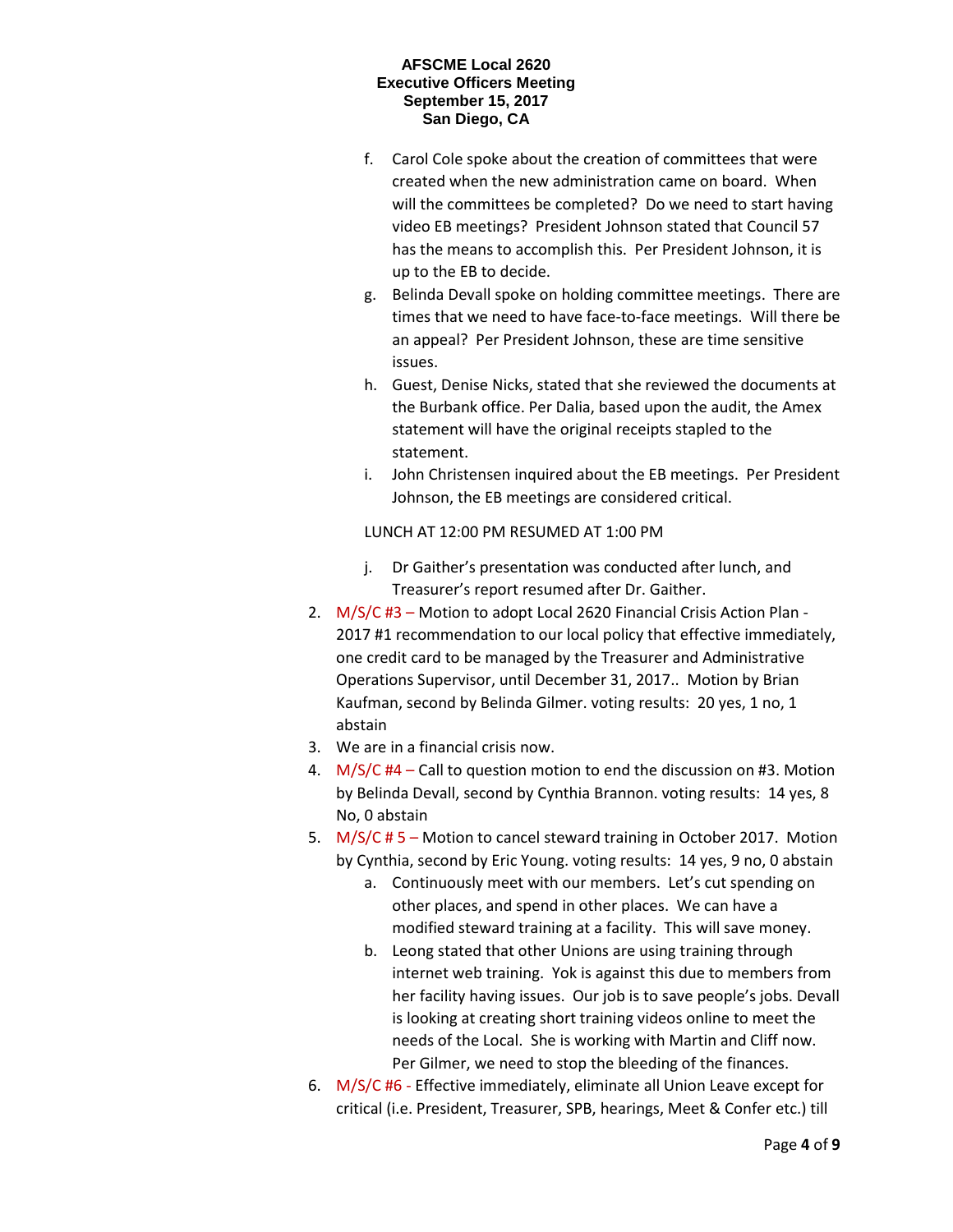the end of the year. Motion by Brian Kaufman, second Michael Salaam. Voting results: 20 yes, 1 no, 0 abstain.

- 7. M/S/C #7 As per Local 2620 Financial Crisis Action Plan 2017, for the remainder of the year, for any member engagement activities, limit food purchases to under or as close to \$100 as possible. Motion by Carol Cole second by John Christensen. Voting results: 23 yes, 0 no, 0 abstain
	- a. Meetings can have over 15 members and will be over this amount. If we stick to this budget, we do not need this motion. Sometimes Board Members are not aware of where they are on the budget. We need to have a limit and be more cost effective.
	- b. M/S/C #8 Call to question on motion #7. Motion by Belinda Devall. Second Cynthia Brannon. Voting results: 22 yes, 1 no, 0 abstain
	- c. M/S/C #9 Motion by Yok Choi, second by Matt Tidd. To amend motion #7. Any member engagement activities to provide \$12 for Lunch and \$26 for dinner per member or close as possible. Voting results: 12 yes, 7 no, 3 abstain,
- 8. Motion is tabled To accept the bookkeeping services of Miller Kaplan Arase LLP as presented. Motion by Belinda Deval, second by Yok Choi. Tabled the motion by Brian Kaufman – Due to motion was tabled, no voting took place.
	- a. Per Walter Blair of International Local 2620 is broke. We have some monies, but we need to stop spending our funds. International will assist the Local 2620.
	- b. Per President Johnson, EB will reconvene after the audit is completed and will inform the EB of the outcome.
- iii.  $M/S/C H10 To$  approve the following (past 90 days) Expense Reimbursements: Louise Trobel \$87.86; Heather Griego \$34.24; Shkimba Carlis \$101.22; Carol Marie Cole \$254.14; Marilyn Romero \$199.80. Motion by Matt Tidd, second by Liliana Alonso-Cruz. Voting results: 22 yes, 0 no, 0 abstain
- VII. Staff Reports
	- a. Senior Business Agent Cliff Tillman See report on shared drive
		- i. Medical Retirement CERB we received numerous phone calls and emails. We are paying 1% starting the July payroll. The State was unable to implement for the July payment, so they started August. State promised not to go back to July. State employees are living longer. This payment is paying for everyone, including retirees.
			- 1. M/S/C #11 -To delay the printing of the contracts till next year 1/1/18 or later. Motion by Brian Kaufman, second by Belinda Gilmer. Voting results: 19 yes, 3 no, 0 abstain
			- 2. M/S/C #12- Call to question motion #11. Motion by Belinda Devall, second by Cynthia Brannon. Voting results: 22 yes, 0 no,0 abstain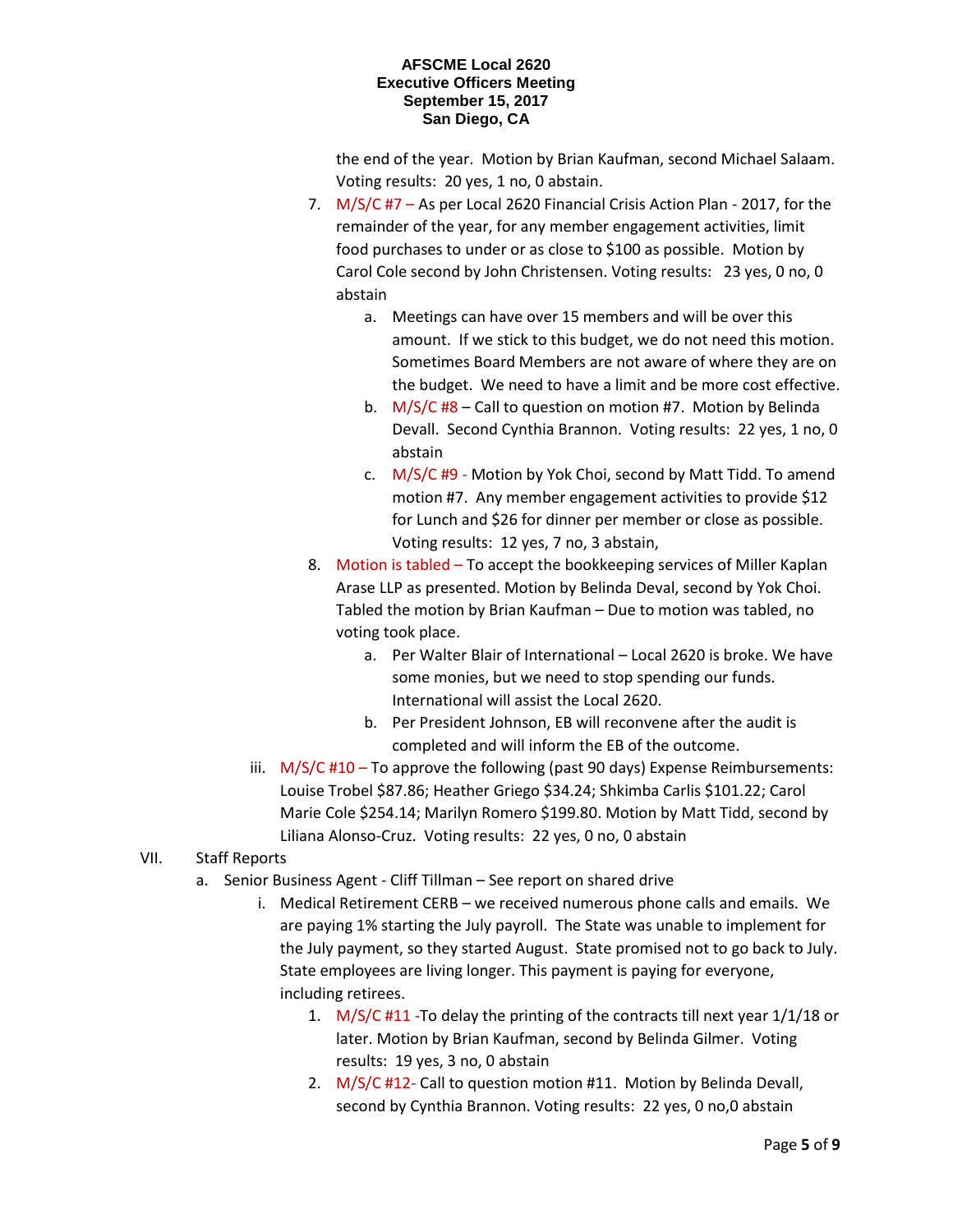- 3. Changes to Meet and confer. Will be sent out.
- ii. New contract is complete. Being sent to the printer, and is on-line on CalHR.
- b. Administrative Operations Supervisor Shirl Martinez Present
- c. Executive Secretary Teresa Munoz Present
- d. Southern Business Agent Al Austin Present
- e. Southern Business Agent Chad Johnson Present.
- f. Northern Business Agent Bryan Evans Present
	- i. Met with management and CalHR. We need to renew our AWW (alternate work week) contracts every year. This is a constant fight in the prisons. This is a way for management to take away our rights. Local stated that this is against the contract. Attorney is in complete agreement. A pending arbitration is in regard to AWW.

# V. Board Reports

# a. **Occupational Chairs:**

- i. Chaplains (CHOC) -Michael Salaam See report on shared drive
- ii. Dietitian/Nutritionist (DNOC) Lisa Westphal Not present
- iii. Individual Program Coord (IPCOC) Carol Cole See report on shared drive
- iv. Licensing Program Analyst (LPAOC) Belinda Devall See report on shared drive
- v. Pharmacist (PharmOC) John Christensen See report on shared drive
- vi. State Psychologist (SPOC) Victor Pacheco See report on shared drive
	- 1. Spoke about the Kaiser Union. This Union focus on client level of care. When bargaining, it would carry more weight at our bargaining table and Meet and Confer. Coleman cares more about the term, "Barriers to Care.
	- 2. M/S/C #13 The Executive Board should develop a unified strategy for filing Arduous Pay grievances in consultation with the Sr Business Agent and statewide business agents, on behalf of AFSCME 2620 members who find themselves working at tasks 50% above their stated job duties. The strategy would include defining parameters that meet MOU definition of arduous pay, maintaining a log arduous pay, having recommendations for members to pursue arduous pay grievances. Once a strategy is developed and approved by the Board, the Executive Board shall publicize the strategy to inform AFSCME 2620 membership of available/preferred strategies for requesting arduous pay. Motion by Victor Pacheco, second by Debra Leong. Voting results: 17 yes, 1 no, 2 abstain
	- 3. MSC #14 Motion to amend motion #13 that BAs meet and bring the strategy to the next EB meeting. Motion by Carole Cole second Brian Kaufman. Voting results: 20 yes, 0 no, 0 abstain
- vii. Vocational Rehab (VROC) Denise Dorsey See report on shared drive
- viii. Rehab Therapist (RTOC) Wanda Wullschleger See report on shared drive. Wanda gave her time to Hassan Juma to present his request to the Board. Refer to Old Business section of today's meeting minutes.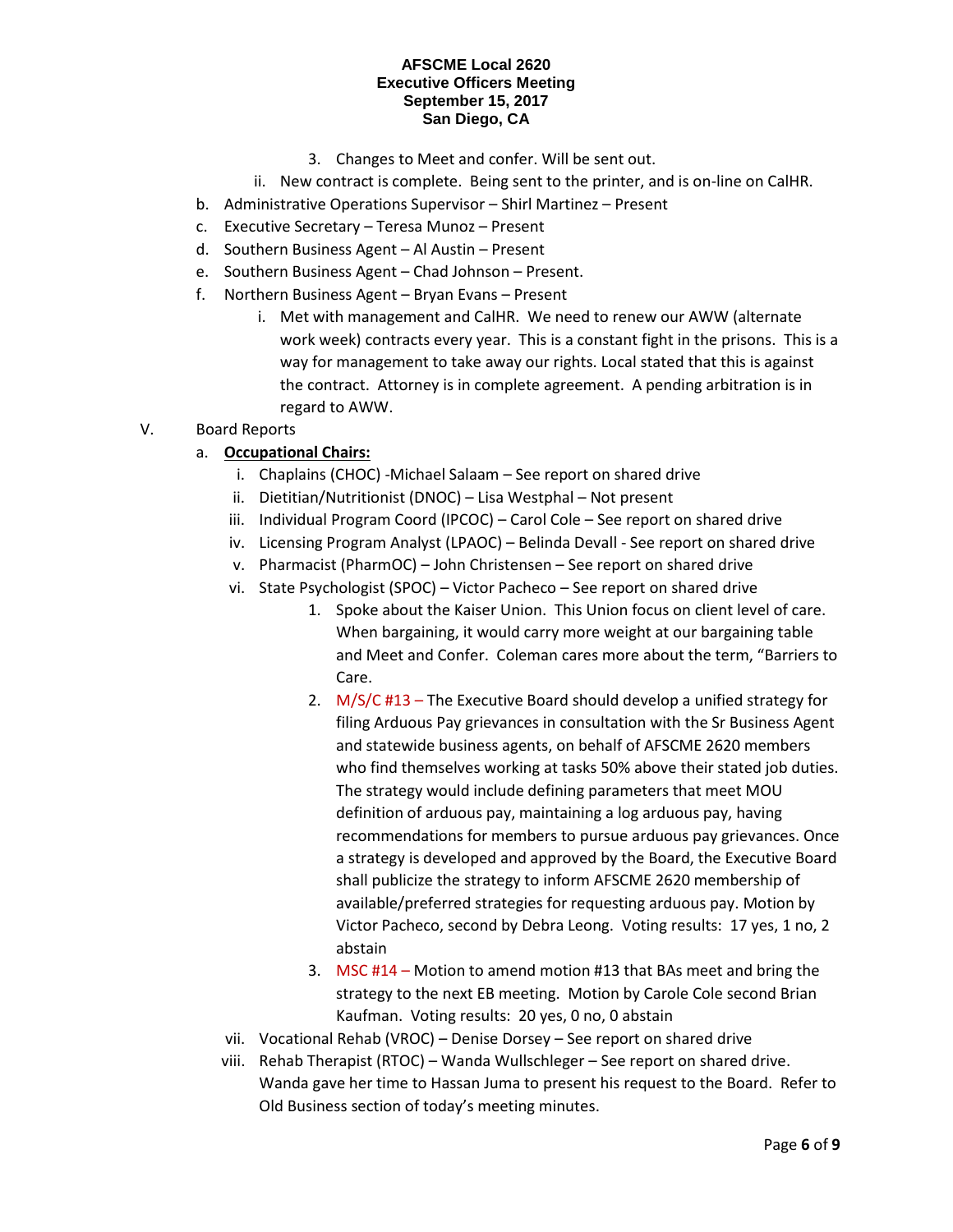- 1. M/S/C #15 Motion that the Physical Therapist, Occupational, Speech Pathologist and Physician Assistants be deemed an official Occupational Committee and be now called Physical Medicine Professionals Occupational Committee to represent their own common interests, effective January 2018. Motion by Yvette James, second by Wanda Wullschleger. Voting results: 20 yes, 0 no, 0 abstain
	- a. Brian Kaufman, the Constitutional Committee is aware and had requested more information.
	- b. Monies are coming out of Wanda Wullschleger and Victor Pacheco's budget.
	- c. MSC #16 Call to question to end all debate on motion #15. Devall, second by Brian Kaufman. Voting results: 20 yes, 0 no, 0 abstain

# b. **Regional Chief Steward:**

- i. Region I Gary Adbullah Not present
- ii. Region II Lance Ferris Not present
- iii. Region III Therese Gardner Not present
- iv. Region IV Matt Tidd See report on shared drive
- v. Region V Susan Neeson No report provided
- vi. Region VI Alice Juarez See report on shared drive
- vii. Region VII Deborah Leong See report on shared drive
- viii. Region VIII Belinda Gilmer no report provided
- ix. Region IX Liliana Alonso-Cruz See report on shared drive
- x. Region X Debi Kirk See report on shared drive
- xi. Region XI Yvette James See report on shared drive
	- 1. M/S/C #17 Review current stewards list and contact those stewards that have not met the required expectations to give them an opportunity to get training or advise if they no longer want to be considered Union Stewards. Motion by Yvette James, second by Wanda Wullschleger. Voting results: 15 yes, 1 no, 4 abstain
	- 2. M/S/C #18 amendment to #17 to have the Policy Committee review on how to implement this motion. Motion by Brian Kaufman, second by Mildred Ingram. Voting results: 17 yes, 2 no, 0 abstain

# c. **Facility Chief Stewards**

- i. Atascadero SH Ellen Beraud Not present
- ii. Coalinga SH Debra Johnson Not present
- iii. Fairview DC Mark Herrera See report on shared drive
- iv. Metropolitan SH Brian Kaufman See report on shared drive
- v. Napa SH Jeremy Montieth Not present
- vi. Patton SH Yok Choi See report on shared drive
	- 1. M/S/C # 19 To have the President Johnson add Secretary to be on the Financial Committee. Yok, Brian Kaufman. 19 yes, 0 no, 0 abstain.
- vii. Porterville DC John Xiong-Chapman Not present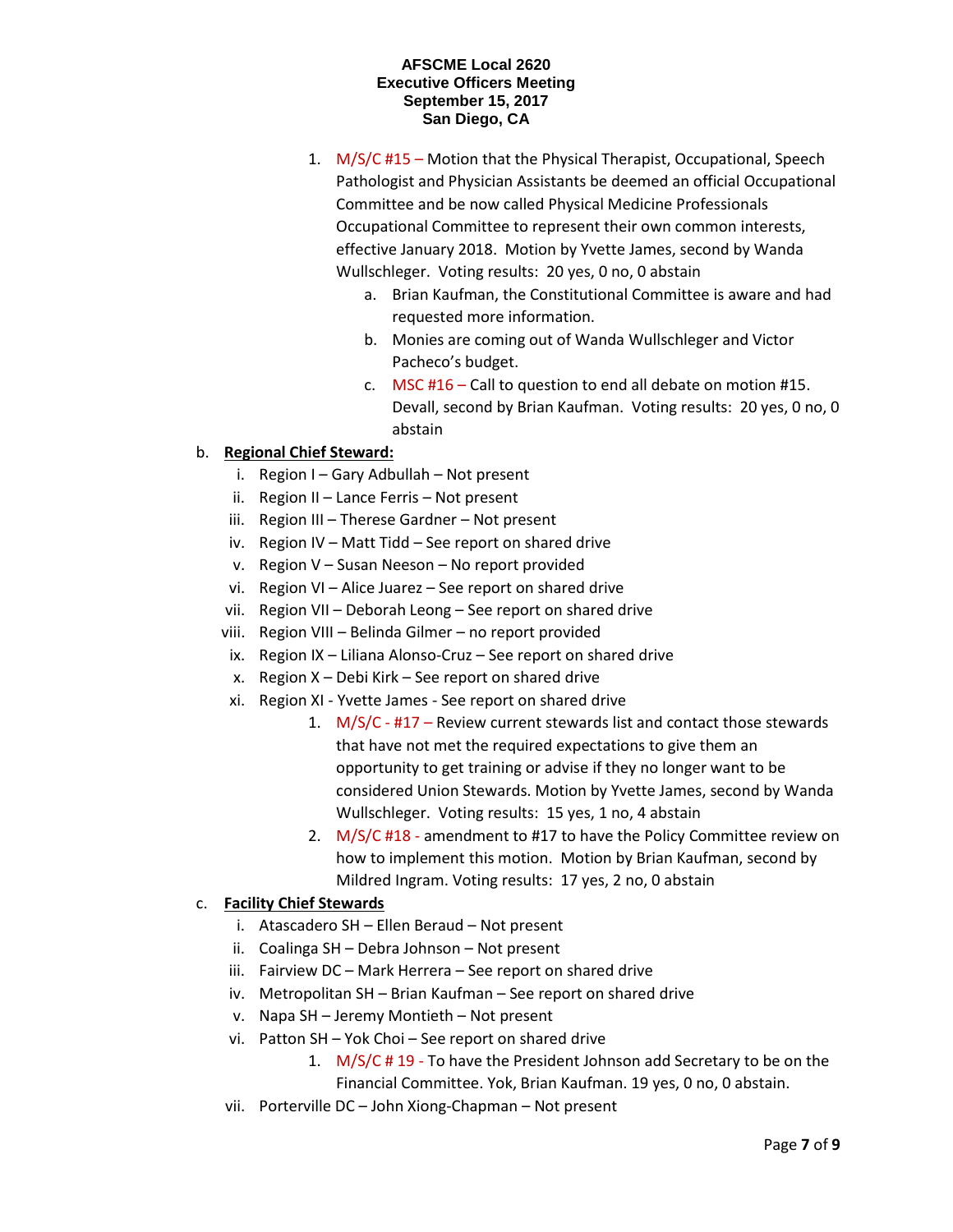viii. Sonoma DC – Vacant

- VI. Committee Reports
	- a. Arbitration Committee
	- b. Communication Committee see report
	- c. Constitution Committee no report
	- d. Contracting Out Committee no report
	- e. Convention Committee Eric Young provided a verbal report
		- i. Thank you for your participation and patience.
		- ii. All four legislators have their own time slot and will be speaking on different topics.
		- iii. At the next EB meeting, a break down will be provided.
	- f. Elections Committee no report
	- g. Finance Committee no report/refer to Treasurer's report
	- h. Good & Welfare Committee no report
		- i. Collecting hygiene products that we don't use, bring it down so we can donate to the Women's Shelter facility in San Diego.
	- i. Government Affairs Committee
		- i. Virtual meeting is being constructed
	- j. Member Organizing Committee
		- i. Due to new wording on the new member's card, everyone needs to complete a new card. New cards must be on file. Vital for the Janis plan to replace the old 2000+ cards on file.
		- ii. Received 174 new members. The numbers of members and non-members have stayed the same. This is due to the high turnover of employees in the Union. Employees are retiring and promoting.
	- k. Next Wave Committee
		- i. Meet a couple of times to attract young and new members.
		- ii. Added a few more members to the committee.
	- l. Policy Committee
	- m. Search and Rescue Committee see report submitted
		- i. MSC #20 to approve the Search and Rescue report. Motion by Yok Choi, second by Alice Juarez. Voting results: 19 yes, 0 no, 0 abstain.
	- n. Women's Committee
	- o. Resolution Committee

# **Closed Session at 5:49 pm resumed at 6:00 pm**

- VII. Old Business
	- a. Blake Kerr not present when he was called upon.
- VIII. Hassan Juma Caucus Chair. Took Wanda's time in this agenda.
	- a. Handout was provided. Refer to handout.
- IX. New Business
	- a. Cumulus Radio Organizing campaign moved to the beginning of meeting
	- b. Miller Kaplan moved to the beginning of meeting